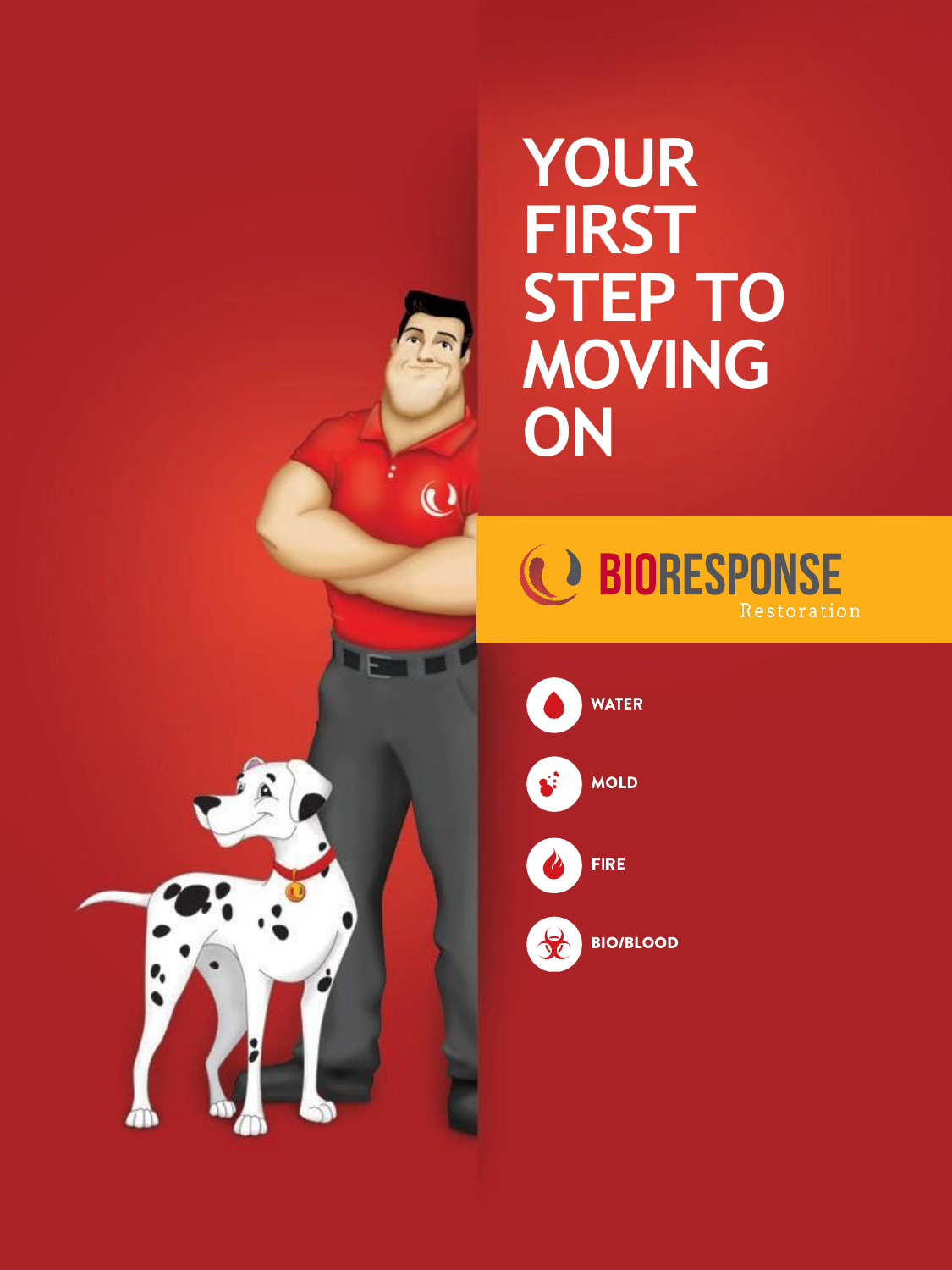# **WHEN DISASTER STRIKES WE WORK FORYOU**

BIORESPONSEISCOMMITTEDTOMAKINGA DIFFERENCE DURING SOME OF LIFE'S MOST STRESSFUL MOMENTS BY PROVIDING IMMEDIATE RESPONSE AND PROFESSIONAL QUALITY SERVICE, WHILE EDUCATING AND SUPPORTING YOU THROUGH THE PROCESS. HOPING THAT BY RESTORING YOUR PROPERTYWECANHELPRESTOREYOURLIFE.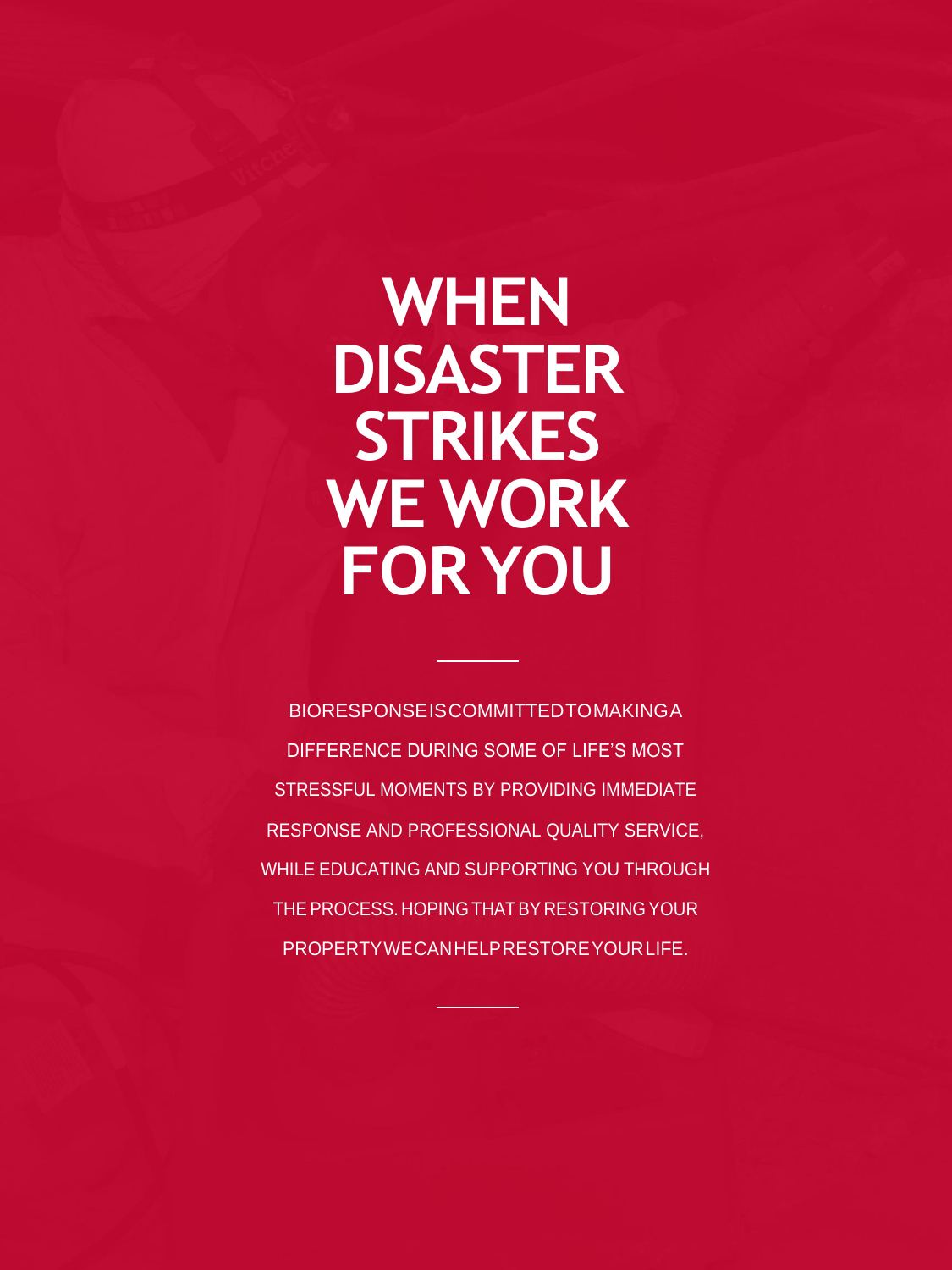

**WE** WORK FOR YOU AND YOU ALONE.



24 HOURS A DAY, 365 DAYS OF THE YEAR; OUR SKILLS AND FIRST RESPONDER TRAINING HELPS YOU PREPARE, RESPOND AND RECOVER FROM A CRISIS.

We take to heart the trust bestowed upon us and we will use all of our experience to bring you back to normal quickly. Our business is to help customers and communities recover from man-made and natural disasters. Count on us for:

- Water Restoration
- Fire Restoration
- Mold Assessment and Remediation
- Bio-hazard Restoration
- Hurricane Restoration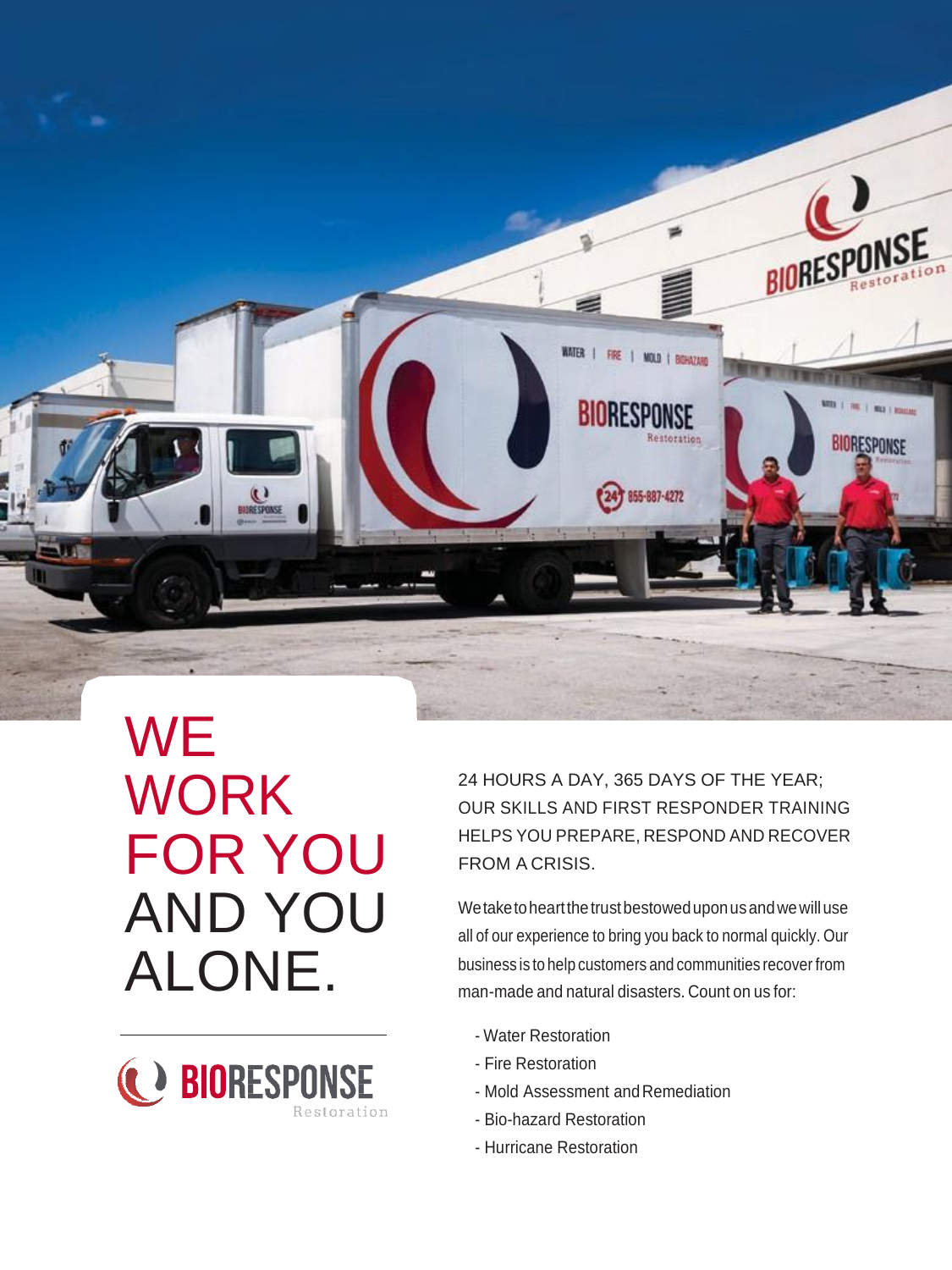







Preferred Vendor to or Certified by:





BioResonse was chosen by the Florida Department of Health as theonlyauthorizeddecontaminator ofCategoryAinfectiousdisease (Ebola).

## YOUR FIRST STEP TO MOVING ON

Professional response for commercial and residential emergencies

BioResponse has been serving South Florida residents, businesses and governmental agencies since 2005.Time and again we've been chosen for the toughest remediation jobs forfire,water,moldandbio-hazardemergencies.BioResponsehasneverclosedfora single day, and we are always prepared with a rapid reponse.

#### We are the largest bio-hazard cleanup company in South Florida

We are trusted as the primary vendor by the Florida Department of Health, University of Miami and Miami-Dade International Airport in the event of Category A (Ebola) contamination.Our reputation and experience guarantee expertise in cleanup of every type and use.

#### Commercial emergency restoration services

Whether you run a small business or manage a large commercial complex, BioResponse is here for you. As first responders, we understand the need for speed. No matter the issue, no matter the size, we will get you back to business as quickly as possible.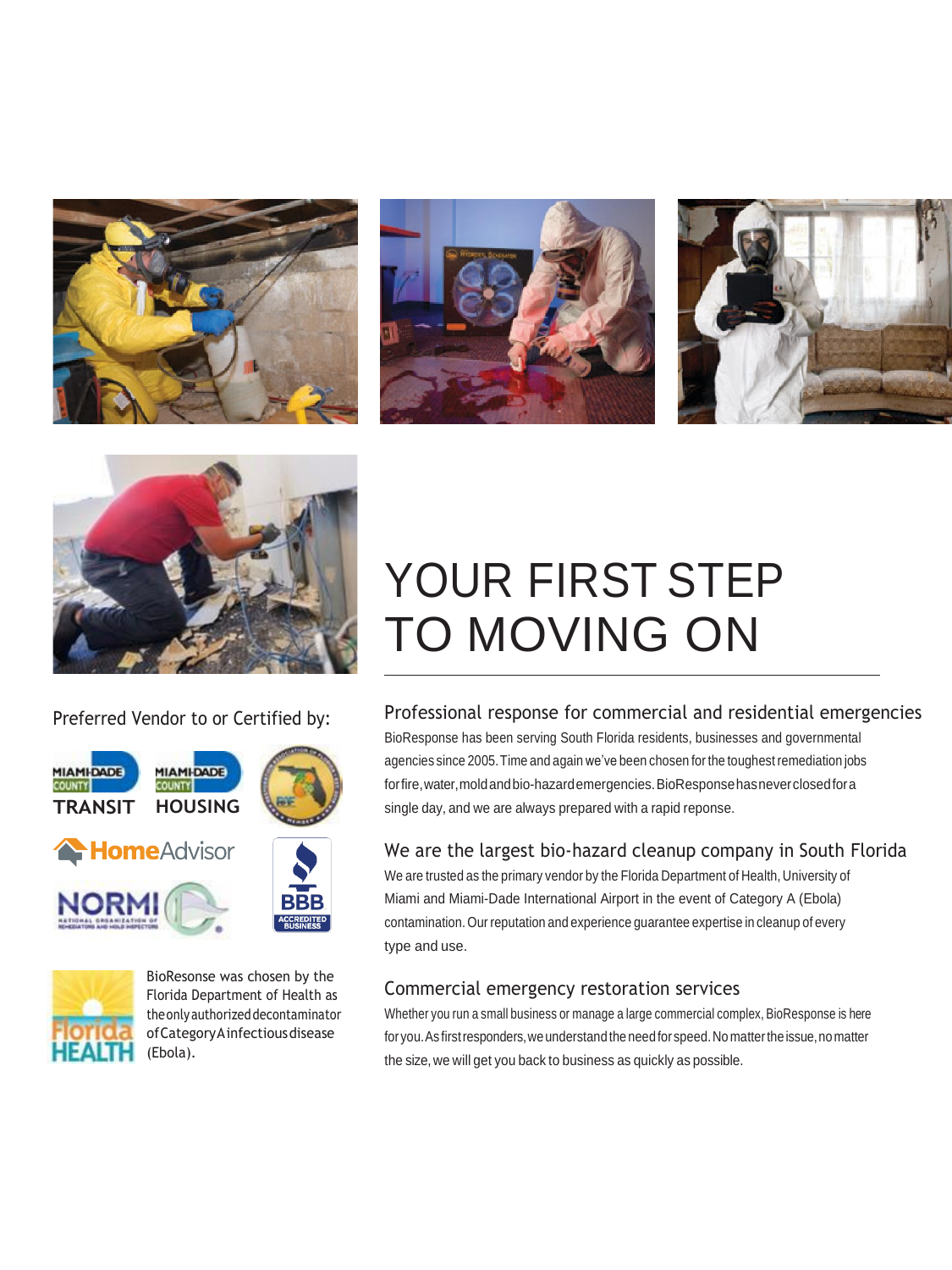

## 24/7 SERVICES EXCEEDING ALLSAFETY STANDARDS

#### Our services exceed all O.S.H.A. and Florida Department of Health safety standards.

#### Free Educational Programs and Certified State Training

- State-certified Continuing Education Course (bio-hazard) for LCAM.
- Education class for maintenance personnel on small water events.
- Lunch-and-learn programs for property managers and board members.
- Hurricane preparedness class for occupants (owners and renters) ofresidential and commercial buildings.
- Pre-disaster Agreement (PDA), ensuring service in the event of a Hurricane. Includes preparedness assessment and training.
- Informative newsletter concerning South Florida property management news.



When water damage strikes, rapid response is essential.Left undried,water converts to potentially hazardous mold. BioReponse acts fast with all available equipment to reduce damage. Our experience and state-of-the-art drying equipment will help restore affected areas as quickly as possible.



#### FIRE

The effects of fire are far-reaching, leaving a property covered in soot, trenched in water, and with the pervasive odor of smoke. BioResponse professionals are highly trained in efficiently restoring affected areas to their pre-incident condition.



We are Florida-licensed mold remediators with experience handling thousands ofmoldexposurecalls toassess,remove and prevent future growth of mold. Ourremediation teams have one goal in mind: your safety. BioResponse acts immediately to mitigate the spread of mold throughout your home or business.



#### BIO-HAZARD

BioResponse is Miami's largest bio-hazard cleanup company. Working with local, state and federal governments, as well as private businesses and individual residences, our bio-hazard services include:

- Unattended deaths
- Hoarders
- Vehicle fleets

### Hurricane DisasterSpecialist

**We can help you recover from a Hurricane Disaster, for more details, write to us at [info@bioresponsecorp.com](mailto:info@bioresponsecorp.com) or call us at 855-887-4272.**

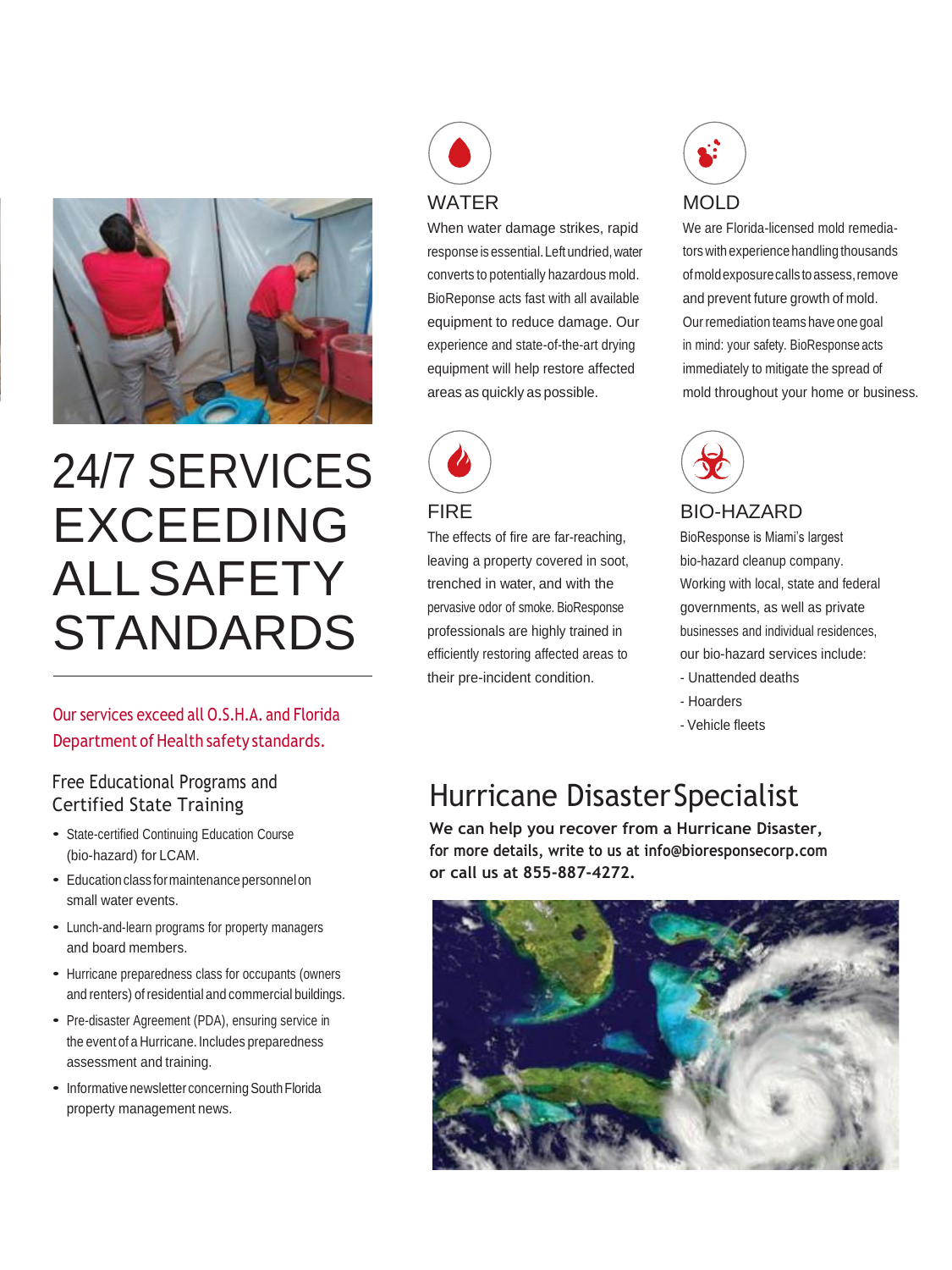## **WHY CHOOSE BIORESPONSE?**

### Top10reasonswhypropertymanagers and large organizations choose us:

24-7 rapid response. We've never closed a single day in more than a decade.

**1**

- Trusted vendor for some of South Florida's largest public and private entities, including Miami-Dade Transit andHousing,CityofMiamiPoliceDepartment,City of Miami, City of Miami Beach, University of Miami, Florida International University, plus global hotel chains, realtors, property managers, developers and others. **2**
- Fully licensed, insured (including workers comp), IICRC and O.S.H.A trained, and registered with the Florida Department of Health. Licensed mold remediator and general contractor. **3**
- Authorized to offer State Certified Continuing Education Courses, including Bio-hazard for LCAM and assessment and training programs. **4**

Company built and modeled after the National Firefighters Code of Ethics, training and culture. Hazmat firefighter owned and operated.



**5**

Largest and most reputable Bio-hazard response team throughout South Florida.



Emergency board-up and other value-added services.



Collaborative approach to working with property managers and insurance adjusters.



Professional detailed communication and documentation of loss.



Protecting the interests of our customers from start to finish.

#### **TRANSIT HOUSING** FirstService HYATT **Marriott Hilton**

#### **SOME OF OURCUSTOMERS**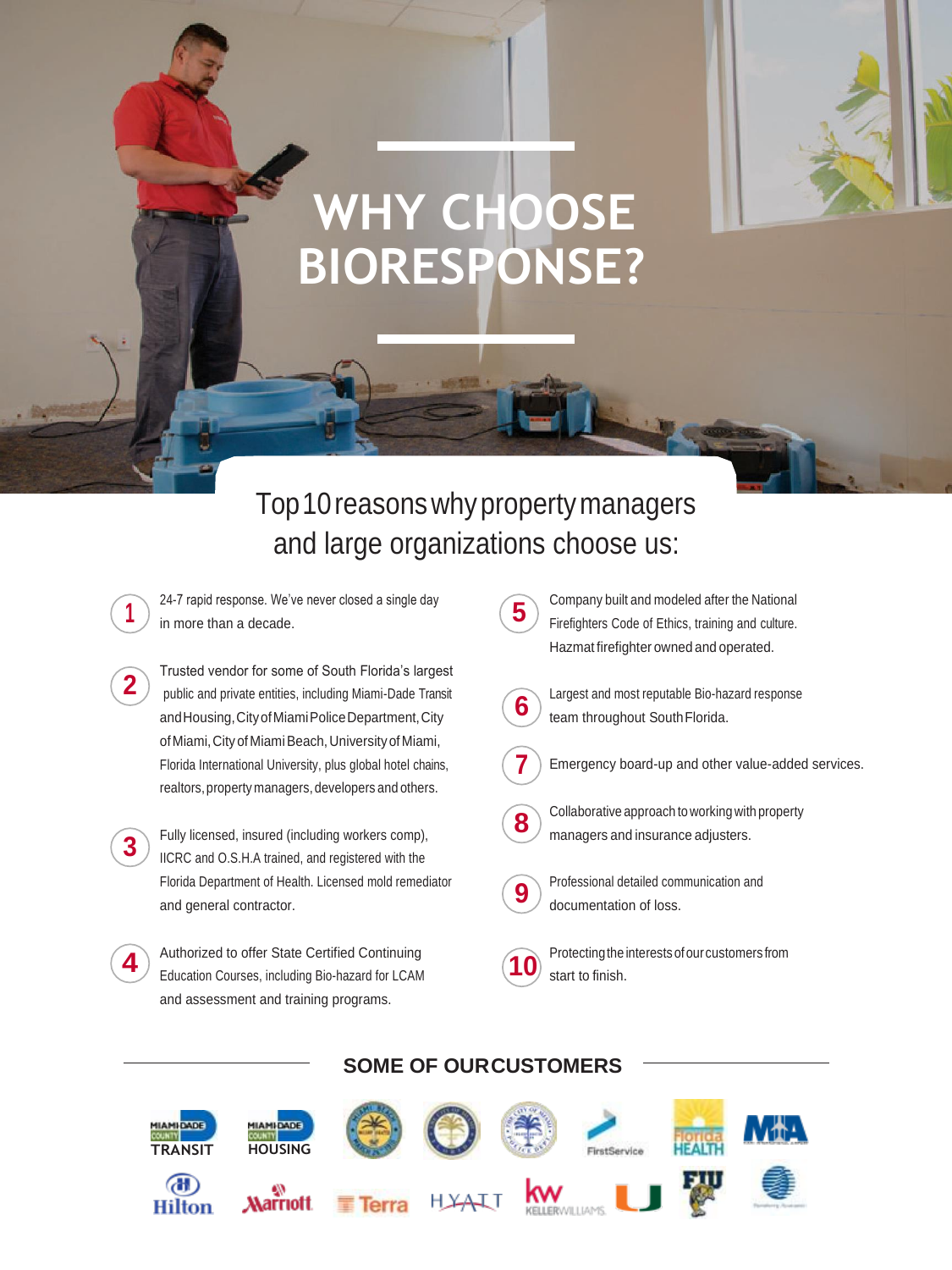### WEAREYOURFIRST STEP TO MOVINGON

To learnmoreaboutoutservices,pleasevisit [www.bioresponsecorp.com o](http://www.bioresponsecorp.com/)r call 855-887-4272.